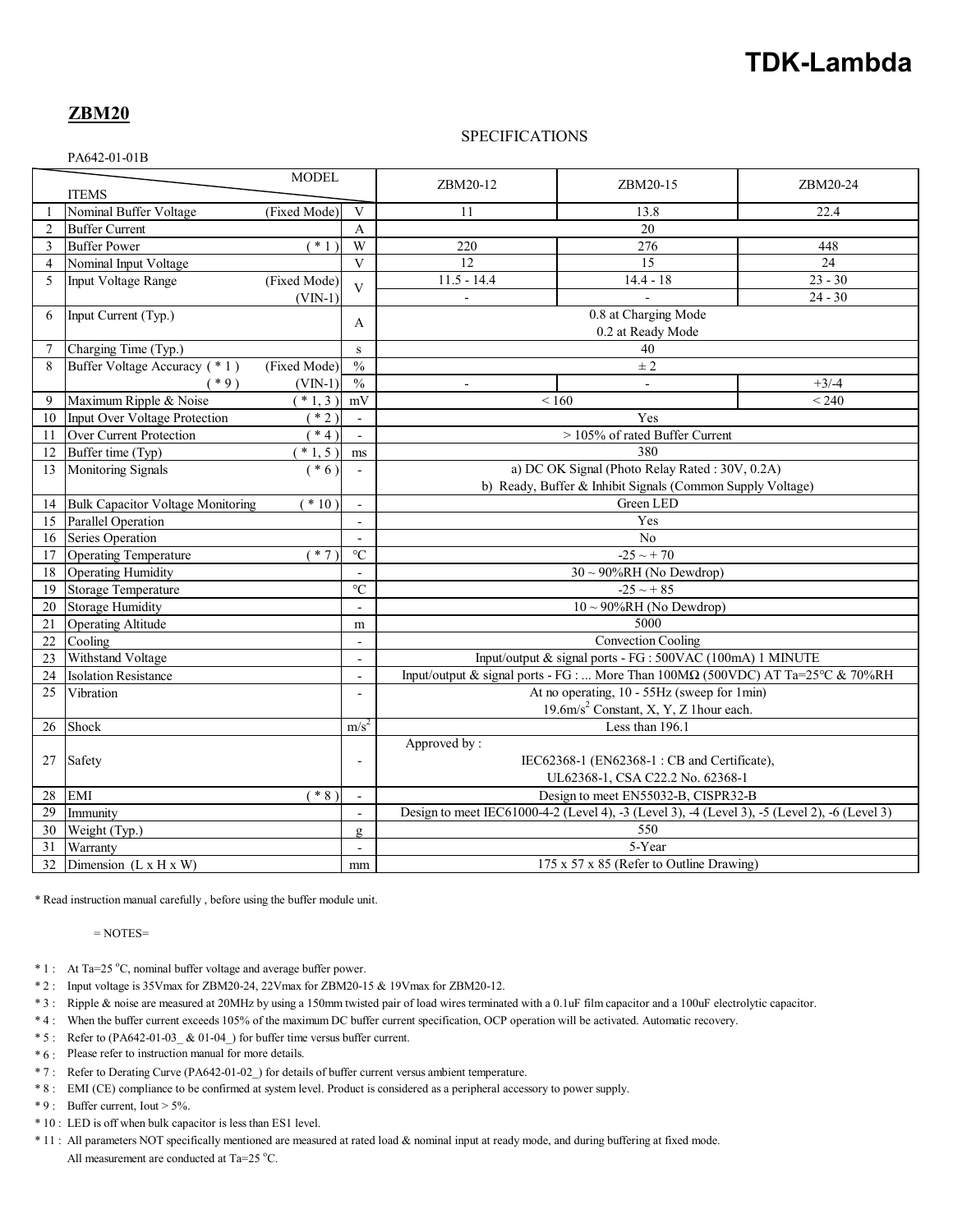## **ZBM20**

#### DERATING CURVE FOR BUFFER CURRENT VERSUS AMBIENT TEMPERATURE

PA642-01-02A

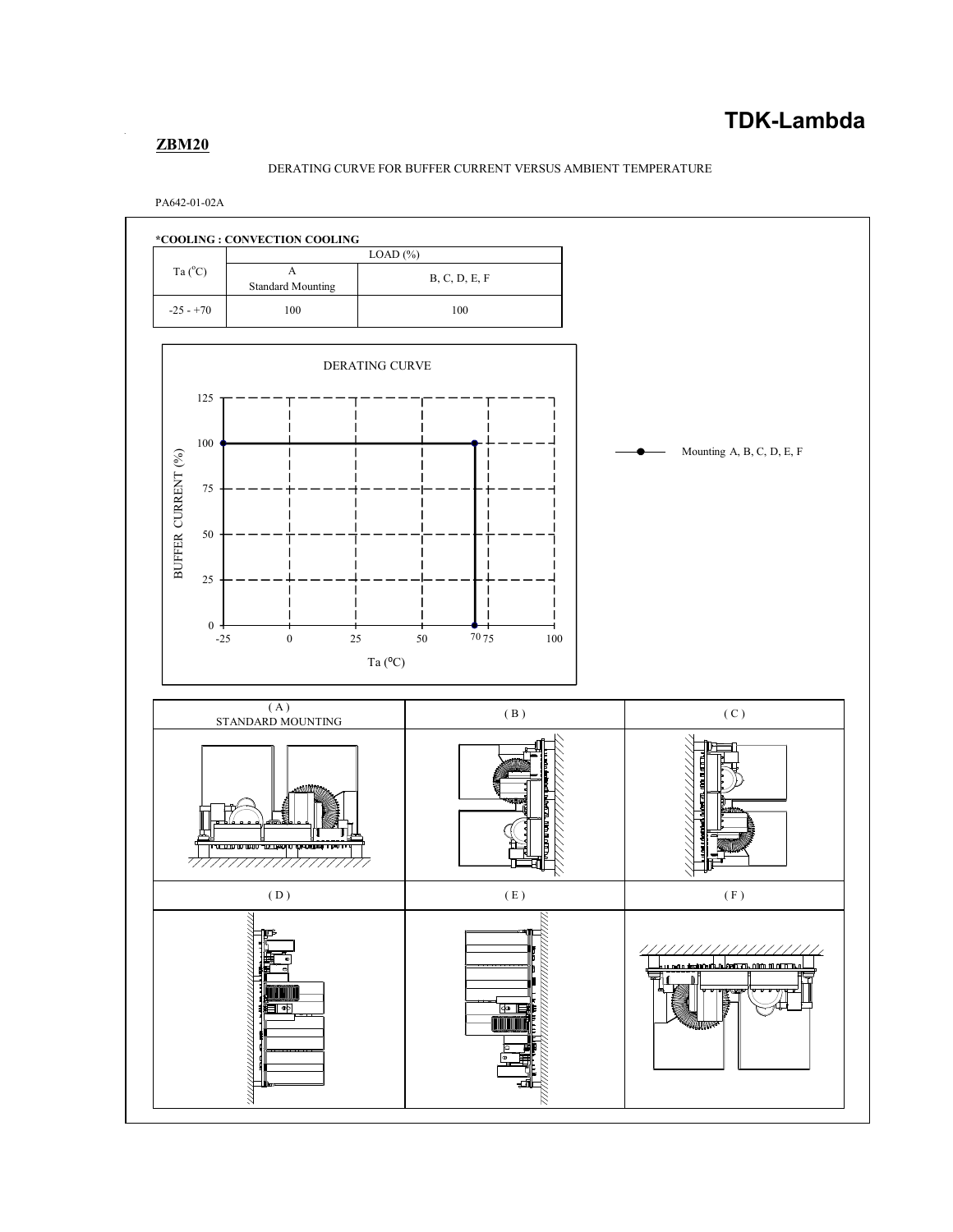## **TDK-Lambda**

## **ZBM20**

## BUFFER TIME VERSUS BUFFER CURRENT

#### PA642-01-03A

\*Note : Ta=25⁰C and initial capacitance.

#### **ZBM20-24**

#### **FIXED Mode and Nominal Buffer Voltage**





#### **VIN-1 and Maximum Buffer Voltage**

a) Buffer time :  $0 - 2 \sec$  b) Buffer time for small buffer current :  $2 - 18 \sec$